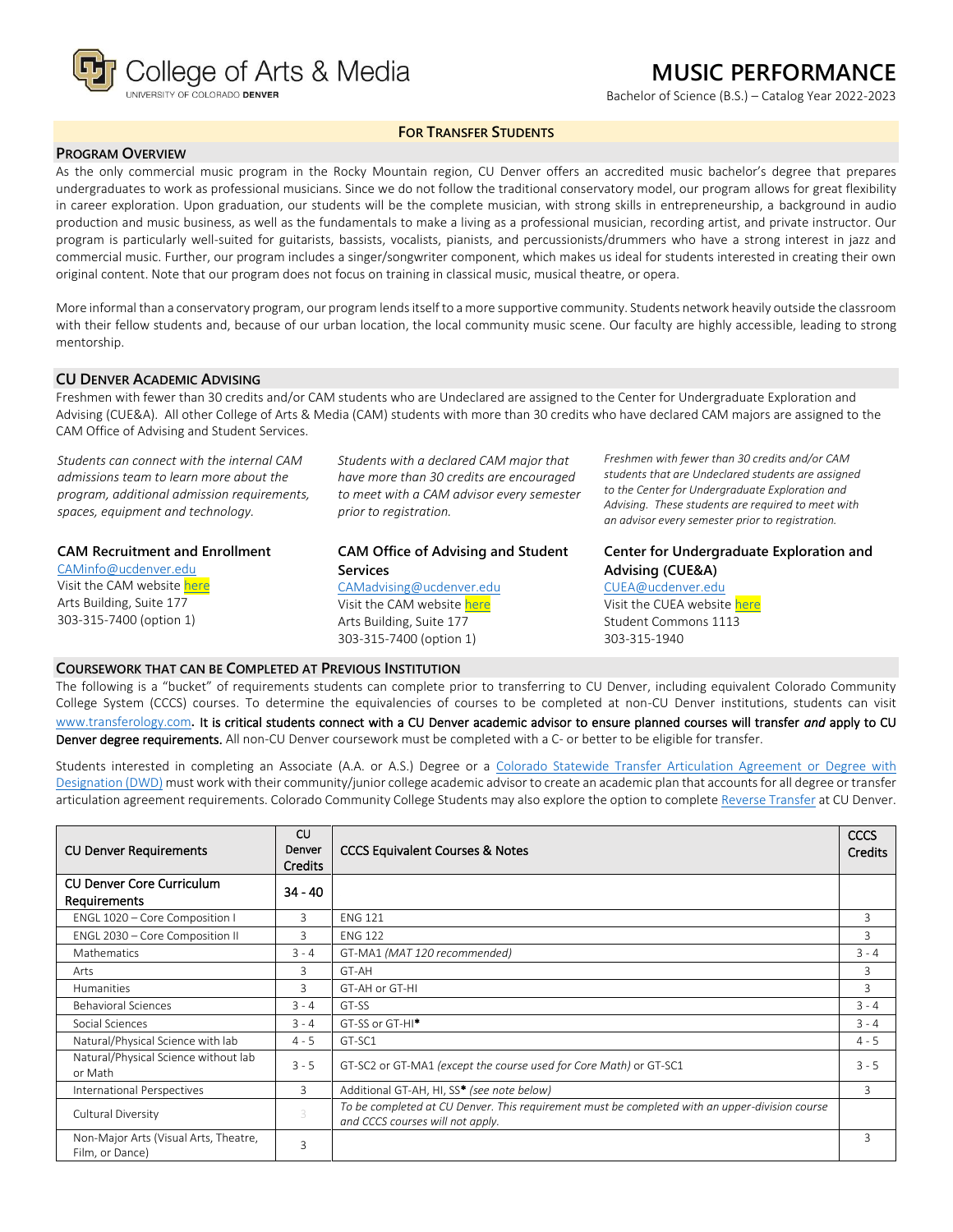College of Arts & Media

INIVERSITY OF COLORADO DENVER

# **MUSIC PERFORMANCE**

Bachelor of Science (B.S.) – Catalog Year 2022-2023

| <b>FOR TRANSFER STUDENTS</b> |  |
|------------------------------|--|
|------------------------------|--|

| <b>Music Performance Transfer</b><br><b>Credits</b> | 27    |                                                   |    |
|-----------------------------------------------------|-------|---------------------------------------------------|----|
| PMUS 1100 Music Theory I                            | 3     | MUS 110 Music Theory I                            | Β  |
| PMUS 1200 Music Theory II                           | 3     | MUS 111 Music Theory II                           | 3  |
| PMUS 1110 Ear Training and Sight                    |       | MUS 112 Ear Training/Sight-singing I Lab          |    |
| Singing I                                           |       |                                                   |    |
| PMUS 1210 Ear Training and Sight                    | n     | MUS 113 Ear Training/Sight-singing II Lab         |    |
| Singing II                                          |       |                                                   |    |
| Music History Elective                              | 3     | Consult CAM Advising for options.                 | 3  |
| PMUS 1023 Piano Class I                             |       | MUS 131 Music Class L                             |    |
| PMUS 1024 Piano Class II                            |       | MUS 132 Music Class II                            |    |
| PMUS 2100 Music Theory III                          | 3     | MUS 210 Music Theory III                          | З  |
| PMUS 2110 Ear Training and Sight                    |       | MUS 212 Advanced Ear Training/Sight-singing I Lab |    |
| Singing III                                         |       |                                                   |    |
| Music Electives                                     | 10    | Consult CAM Advising for options.                 | 10 |
| Total                                               | 61-67 |                                                   |    |

\*If students receive an Associate's of Arts degree from a Colorado Community College, they are not required to complete the International Perspectives Core Requirement.

\*\*The number of elective hours needed depends on how many extra transfer credits a student transfers into CU Denver with.

*\**The applicability of Guaranteed Transfer (GT Pathways) courses to specific CU Denver Core Curriculum requirements requires completion of a block of five courses: two GT-AH course; one GT-HI course; one GT-SS course; and one additional GT-AH, GT-HI, or GT-SS course.

#### **SAMPLE PLAN – COURSEWORK TO BE COMPLETED AT CU DENVER**

Based on successful completion of 60 applicable transfer credits including the complete "bucket" of requirements outlined above, students would have the following remaining to complete at CU Denver. At CU Denver, students must tailor this plan based on the evaluation of previously completed college coursework (e.g., AP, IB, CLEP, dual/concurrent enrollment, and transfer credit), course availability, individual preferences related to course load, summer term courses, part-time or full-time student status, or add-on programs such as minors or double-majors.

| $\omega$ | Fall                                     | <b>CRS</b> | Spring                       | CRS |
|----------|------------------------------------------|------------|------------------------------|-----|
|          | PMUS 1 Applied Music #1                  |            | PMUS 1 Applied Music #2      |     |
| င်       | PMUS 1500 General Recital #1             |            | PMUS 1500 General Recital #2 |     |
|          | PMUS 1470 Performance Practice Ensemble* |            | Ensemble #2                  |     |
| ී        | PMUS 1025 Piano Class III                |            | PMUS 2200 Jazz Theory        |     |
|          | PMUS 3832 Music In Culture               |            | PMUS 1026 Piano Class IV     |     |
|          | <b>Total Credit Hours</b>                |            | <b>Total Credit Hours</b>    |     |

| Spring                       |  |  |
|------------------------------|--|--|
| PMUS 1 Applied Music #2      |  |  |
| PMUS 1500 General Recital #2 |  |  |
| Ensemble #2                  |  |  |
| PMUS 2200 Jazz Theory        |  |  |
| PMUS 1026 Piano Class IV     |  |  |
| <b>Total Credit Hours</b>    |  |  |

|                     | Fall                                | CRS | Spring                                  | CRS |
|---------------------|-------------------------------------|-----|-----------------------------------------|-----|
|                     | PMUS 2 Applied Music #3             |     | Applied Music #4<br>PMUS <sub>2</sub>   |     |
| o                   | PMUS 1500 General Recital #3        |     | PMUS 1500 General Recital #4            |     |
| <b>LD</b><br>Õ<br>≻ | Ensemble #3                         |     | Ensemble #4                             |     |
|                     | PMUS 4060 Music Theory Analysis     |     | PMUS 2050 The Holistic Musician         |     |
|                     | MUSC 1540 Intro to Audio Production |     | MUSC 2700 Intro to Music Business       |     |
|                     |                                     |     | SOPHOMORE ASSESSMENT & PIANO PROFICIENC |     |
|                     | <b>Total Credit Hours</b>           |     | <b>Total Credit Hours</b>               |     |

| Fall                                | <b>CRS</b> | Spring                                   | CRS |
|-------------------------------------|------------|------------------------------------------|-----|
| PMUS 2 Applied Music #3             |            | PMUS <sub>2</sub><br>Applied Music #4    |     |
| PMUS 1500 General Recital #3        |            | PMUS 1500 General Recital #4             |     |
| Ensemble #3                         |            | Ensemble #4                              |     |
| PMUS 4060 Music Theory Analysis     |            | PMUS 2050 The Holistic Musician          |     |
| MUSC 1540 Intro to Audio Production |            | MUSC 2700 Intro to Music Business        |     |
|                                     |            | SOPHOMORE ASSESSMENT & PIANO PROFICIENCY |     |
| Total Credit Hours                  | ົ          | <b>Total Credit Hours</b>                |     |
|                                     |            |                                          |     |

| မို့<br>ea | Fall                                                |  |  |
|------------|-----------------------------------------------------|--|--|
|            | Applied Music #5<br>PMUS <sub>3</sub>               |  |  |
|            | Ensemble #5                                         |  |  |
|            | MUSC 3210/3220 Music Marketing OR Artist Management |  |  |
|            | Music Elective                                      |  |  |
|            | <b>Total Credit Hours</b>                           |  |  |

| CR:                  |
|----------------------|
|                      |
|                      |
|                      |
|                      |
| <b>SENIOR RECITA</b> |
|                      |
|                      |

| CRS | Sprina                                | CRS                   |
|-----|---------------------------------------|-----------------------|
|     | Applied Music #6<br>PMUS <sub>3</sub> |                       |
|     | Ensemble #6                           |                       |
|     | <b>CORE Cultural Diversity</b>        |                       |
|     |                                       |                       |
|     | <b>Total Credit Hours</b>             |                       |
|     |                                       | <b>JUNIOR RECITAL</b> |

| Fall                                                     | CRS | Spring                                         | CRS |
|----------------------------------------------------------|-----|------------------------------------------------|-----|
| PMUS 4<br>Applied Music #7                               |     | Applied Music #8<br>PMUS <sub>4</sub>          |     |
| Ensemble #7                                              |     | Ensemble #8                                    |     |
| PMUS 3210 Intro to Teachning Private Lessons (Fall only) |     | PMUS 4200 Senior Recital Project (Spring only) |     |
|                                                          |     | Music Elective                                 |     |
|                                                          |     | <b>SENIOR RECITAL</b>                          |     |
| Total Credit Hours                                       | 6   | <b>Total Credit Hours</b>                      |     |